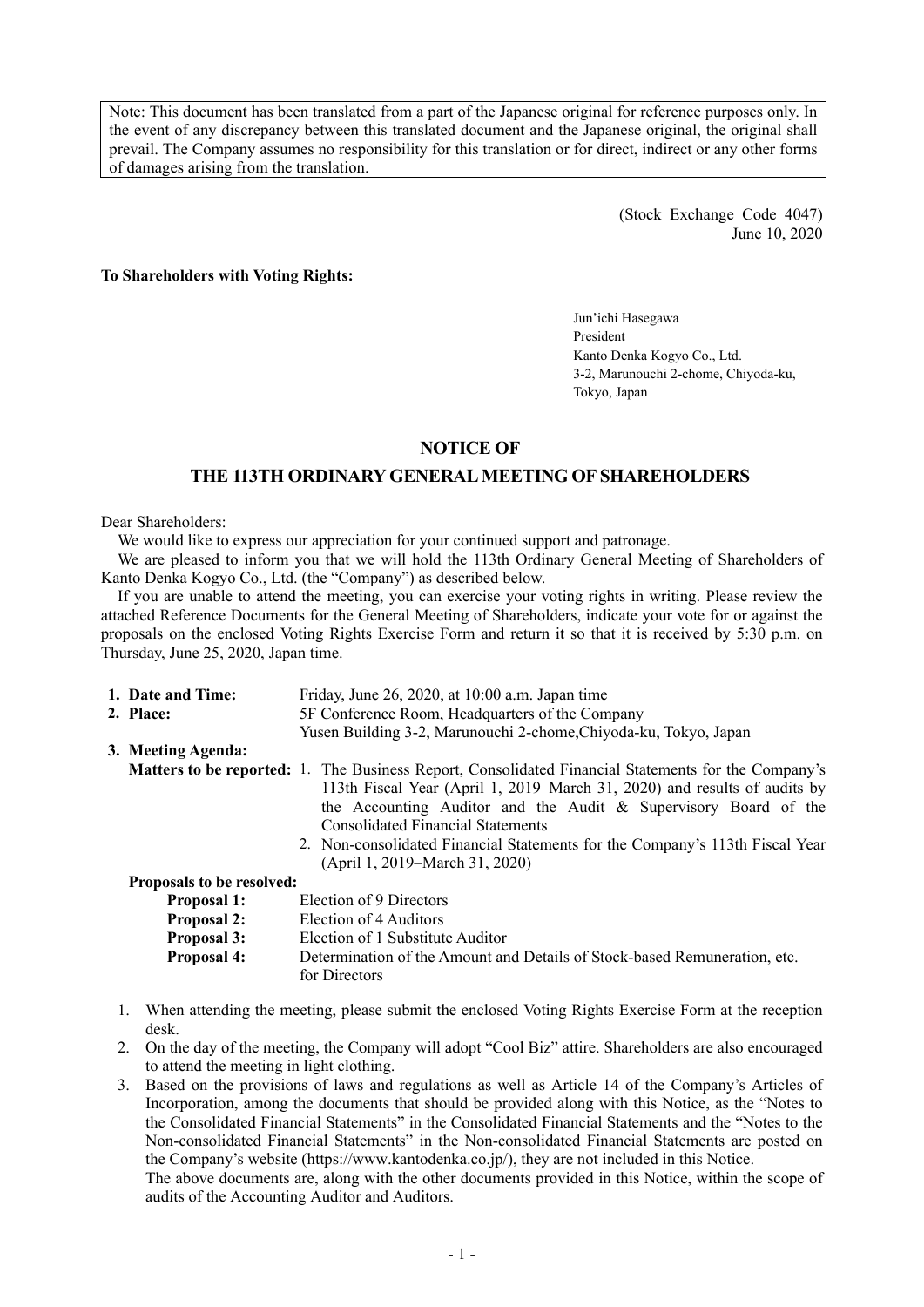4. Should the Reference Documents for the General Meeting of Shareholders, the Business Report, the Consolidated Financial Statements and the Non-consolidated Financial Statements require revisions, the revised versions will be posted on the Company's website (https://www.kantodenka.co.jp/).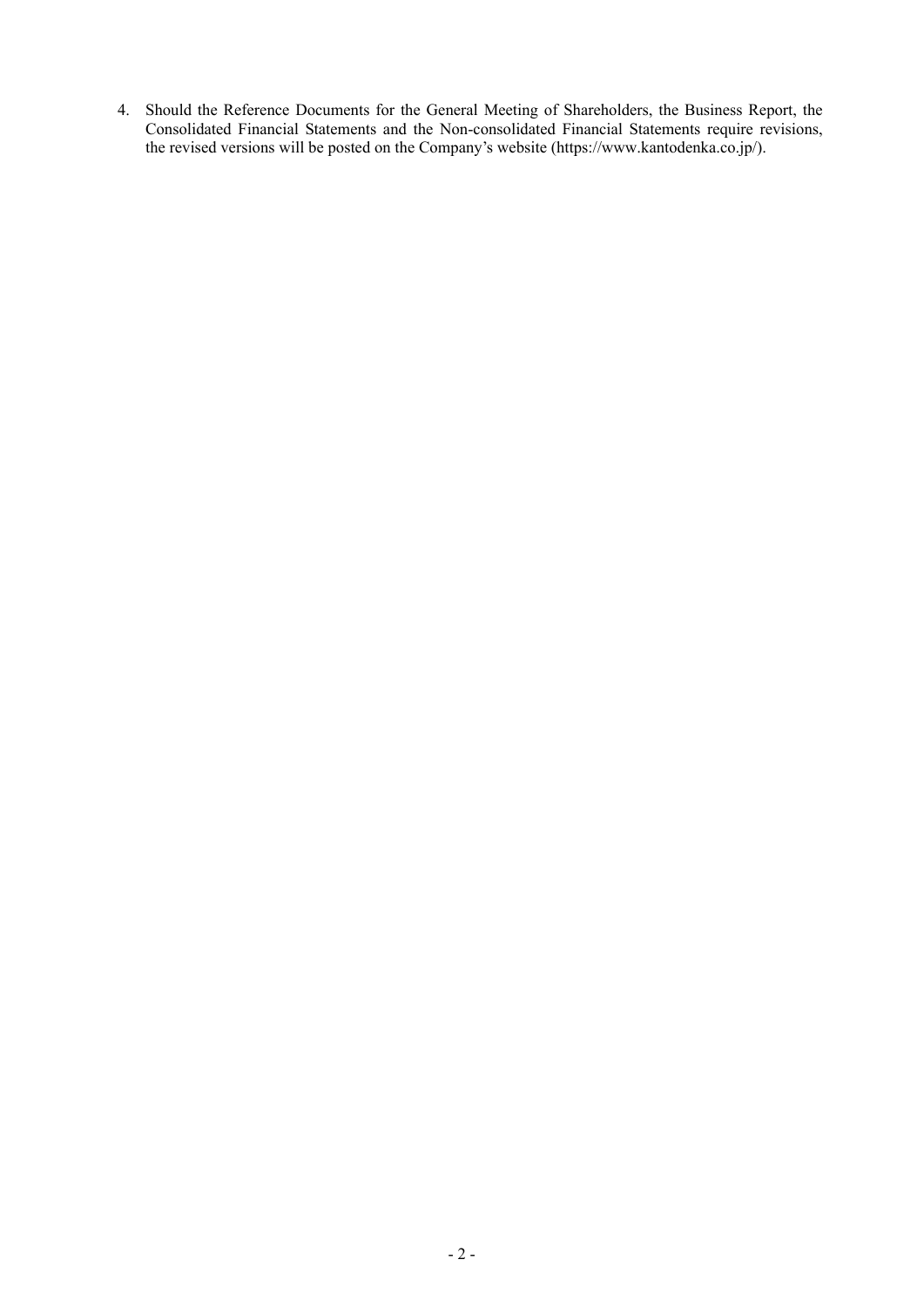# **Reference Documents for the General Meeting of Shareholders**

## **Proposals and References**

## **Proposal 1:** Election of 9 Directors

The terms of office of all 9 Directors will expire at the conclusion of this year's Ordinary General Meeting of Shareholders. Accordingly, the Company proposes the election of 9 Directors (including 3 Outside Directors).

The candidates for Director are as follows:

|     | Name                                                   | Past experience, positions, area of responsibility<br>and significant concurrent positions |                                                                                  | Number of     |
|-----|--------------------------------------------------------|--------------------------------------------------------------------------------------------|----------------------------------------------------------------------------------|---------------|
| No. | (Date of birth)                                        |                                                                                            |                                                                                  | shares of the |
|     |                                                        |                                                                                            | Company held                                                                     |               |
|     |                                                        | January 2000                                                                               | Joined the Company                                                               |               |
|     |                                                        | <b>July 2004</b>                                                                           | General Manager, Fine Chemicals Sales Dept.-II                                   |               |
|     |                                                        | June 2007                                                                                  | Executive Officer; General Manager, Fine Chemicals Sales                         |               |
|     |                                                        |                                                                                            | Dept.-II                                                                         |               |
|     |                                                        | June 2009                                                                                  | Director and Executive Officer; General Manager, Sales Div.                      |               |
|     |                                                        | January 2011                                                                               | Director and Executive Officer; General Manager, Sales Div.;                     |               |
|     |                                                        |                                                                                            | General Manager, Fine Chemicals Sales Dept.-I                                    |               |
|     |                                                        | June 2011                                                                                  | Director and Executive Officer of the Company; Chairman                          |               |
|     | Jun'ichi Hasegawa                                      |                                                                                            | and Managing Director, Kanto Denka Kogyo (Shanghai) Co.,                         |               |
| 1   | (November 11, 1958)                                    |                                                                                            | Ltd.                                                                             | 32,900        |
|     | Reappointment                                          | June 2015                                                                                  | President                                                                        |               |
|     |                                                        | June 2019                                                                                  | President; General Manager, Business Div. (to present)                           |               |
|     |                                                        |                                                                                            | (In charge of Internal Auditing Dept., Operations                                |               |
|     |                                                        |                                                                                            | Management Dept.)                                                                |               |
|     |                                                        |                                                                                            | [Reasons for nomination of the candidate for Director]                           |               |
|     |                                                        |                                                                                            | The Company has nominated Jun'ichi Hasegawa as a candidate for Director          |               |
|     |                                                        |                                                                                            | because Mr. Hasegawa has long experience in the sales division and at overseas   |               |
|     |                                                        |                                                                                            | subsidiaries, experience as a Director and broad insights concerning the overall |               |
|     |                                                        | management of the Company.                                                                 |                                                                                  |               |
|     |                                                        | April 1981                                                                                 | Joined the Company                                                               |               |
|     |                                                        | April 2002                                                                                 | General Manager, Shibukawa Development Research Lab.                             |               |
|     |                                                        | June 2005                                                                                  | General Manager, New Products Development Promotion Dept.,                       |               |
|     | Fuyuhiko Ishii<br>(December 10, 1958)<br>Reappointment |                                                                                            | New Products Development Div.                                                    |               |
|     |                                                        | June 2007                                                                                  | Executive Officer; Representative Director, Kanto Denka Korea                    |               |
|     |                                                        |                                                                                            | Co., Ltd.                                                                        |               |
|     |                                                        | June 2009                                                                                  | Executive Officer; General Manager, Fine Chemicals Sales                         |               |
|     |                                                        |                                                                                            | Dept.-II                                                                         |               |
|     |                                                        | April 2012                                                                                 | Executive Officer; General Manager, Research & Marketing                         |               |
|     |                                                        |                                                                                            | Management Dept., New Products Development Div.                                  |               |
|     |                                                        | April 2014                                                                                 | Executive Officer; General Manager, Development & Marketing                      |               |
|     |                                                        |                                                                                            | Dept., New Products Development Div.                                             |               |
|     |                                                        | June 2015                                                                                  | Executive Officer; Chairman and Managing Director, Kanto                         |               |
| 2   |                                                        |                                                                                            | Denka Kogyo (Shanghai) Co., Ltd.                                                 | 8,700         |
|     |                                                        | April 2017                                                                                 | Executive Officer; Chairman, Kanto Denka Kogyo (Shanghai)                        |               |
|     |                                                        |                                                                                            | Co., Ltd.                                                                        |               |
|     |                                                        | June 2017                                                                                  | Director and Executive Officer; General Manager, Technical                       |               |
|     |                                                        |                                                                                            | Div.                                                                             |               |
|     |                                                        | June 2019                                                                                  | Director and Managing Executive Officer; General Manager,                        |               |
|     |                                                        |                                                                                            | Technical Div.; General Manager, New Products                                    |               |
|     |                                                        |                                                                                            | Development Div. (to present)                                                    |               |
|     |                                                        |                                                                                            | (In charge of Purchasing Dept.)                                                  |               |
|     |                                                        |                                                                                            | [Reasons for nomination of the candidate for Director]                           |               |
|     |                                                        |                                                                                            | The Company has nominated Fuyuhiko Ishii as a candidate for Director because     |               |
|     |                                                        |                                                                                            | Mr. Ishii has long experience in new products development and sales divisions as |               |
|     |                                                        |                                                                                            | well as experience as a Director of the Company, and the Company's overseas      |               |
|     |                                                        |                                                                                            | subsidiary and broad insights in the overall management of the Company.          |               |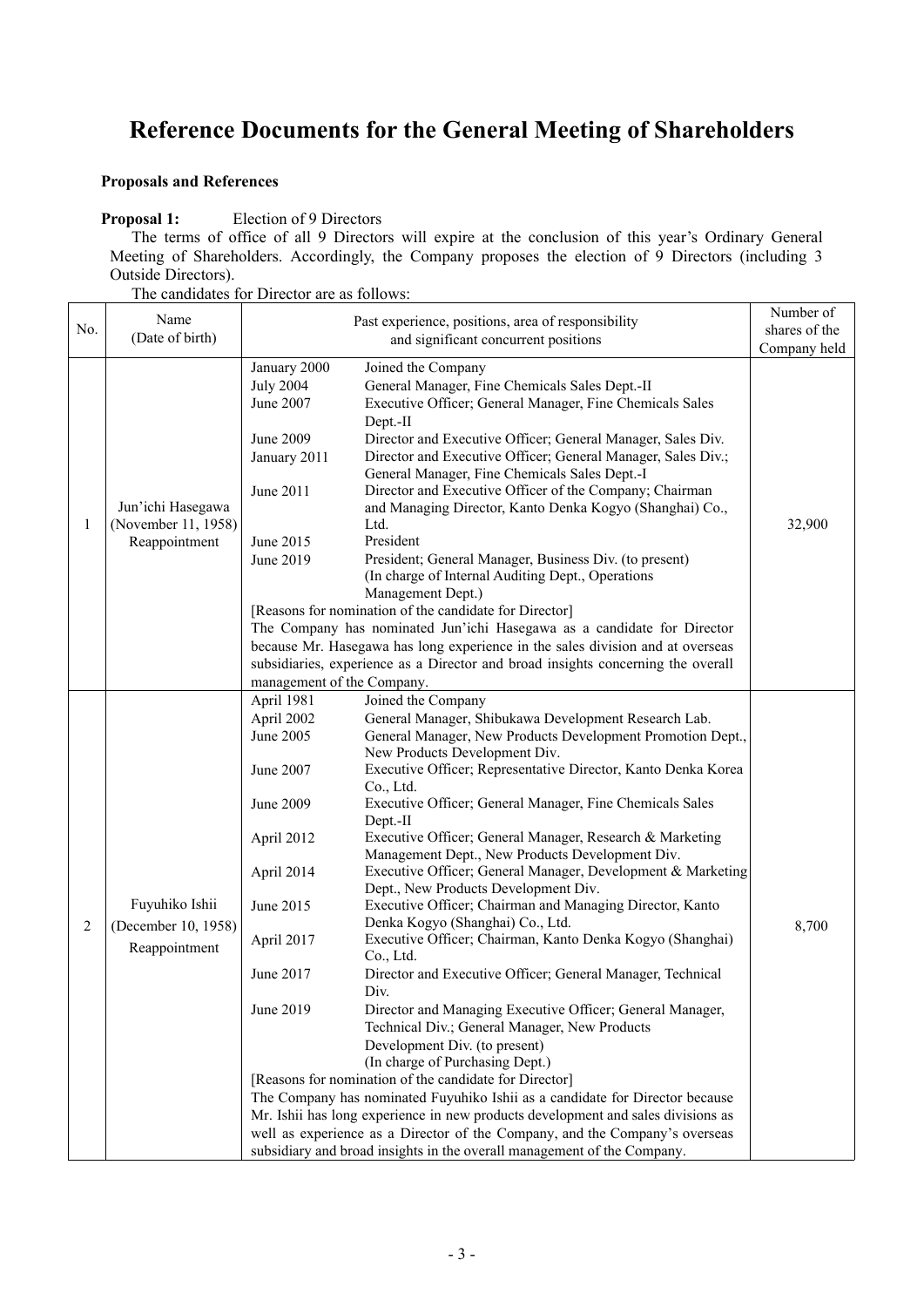| No. | Name<br>(Date of birth)                                 | Past experience, positions, area of responsibility<br>and significant concurrent positions                                                         |                                                                                                                                                                                                                                                                                                                                                                                                                                                                                                                                                                                                                                                                                                                                                                                                                                                                                                                                                                                                                                                                                                                                    | Number of<br>shares of the<br>Company held |
|-----|---------------------------------------------------------|----------------------------------------------------------------------------------------------------------------------------------------------------|------------------------------------------------------------------------------------------------------------------------------------------------------------------------------------------------------------------------------------------------------------------------------------------------------------------------------------------------------------------------------------------------------------------------------------------------------------------------------------------------------------------------------------------------------------------------------------------------------------------------------------------------------------------------------------------------------------------------------------------------------------------------------------------------------------------------------------------------------------------------------------------------------------------------------------------------------------------------------------------------------------------------------------------------------------------------------------------------------------------------------------|--------------------------------------------|
| 3   | Takeaki Yajima<br>(April 20, 1963)<br>Reappointment     | April 1987<br>March 2003<br>May 2005<br>April 2008<br>April 2010<br>April 2012<br>April 2014<br>April 2015<br><b>June 2018</b><br><b>June 2018</b> | Joined The Dai-Ichi Kangyo Bank, Ltd. (currently Mizuho<br>Bank, Ltd.)<br>General Manager of Tottori Branch, Mizuho Bank, Ltd.<br>Deputy General Manager, Consulting Coordination<br>Department, Mizuho Bank, Ltd.<br>Deputy General Manager, Branch Department, Mizuho Bank,<br>Ltd.<br>General Manager, Unit No. 8 of Branch Department, Mizuho<br>Bank, Ltd.<br>General Manager of Tachikawa Branch, Mizuho Bank, Ltd.<br>General Manager, Branch Banking Department No. 2,<br>Mizuho Bank, Ltd.<br>General Manager, Tokyo Main Office Department No. 1,<br>Mizuho Bank, Ltd.<br>Corporate Adviser of the Company<br>Director and Executive Officer (to present)<br>(In charge of Corporate Planning Dept., Overseas Business<br>Development Dept.)<br>[Reasons for nomination of the candidate for Director]<br>The Company has nominated Takeaki Yajima as a candidate for Director because<br>Mr. Yajima has long experience at financial institutions, experience as a Director<br>of the Company, considerable knowledge in finance and accounting and broad<br>insights concerning the overall management of the Company. | 2,300                                      |
| 4   | Yasunari Yamaguchi<br>(August 1, 1965)<br>Reappointment | April 1990<br>April 2009<br>June 2013<br>June 2015<br>June 2019<br>November 2019<br>Company.                                                       | Joined the Company<br>General Manager, Production Dept.-I, Shibukawa Plant<br>General Manager, Corporate Planning Dept.<br>Executive Officer; Plant Manager, Mizushima Plant<br>Director and Executive Officer; Plant Manager, Shibukawa<br>Plant<br>Director and Executive Officer; Plant Manager, Shibukawa<br>Plant; General Manager, Production Engineering Dept.,<br>Shibukawa Plant (to present)<br>[Reasons for nomination of the candidate for Director]<br>The Company has nominated Yasunari Yamaguchi as a candidate for Director<br>because Mr. Yamaguchi has long experience in engineering divisions, including<br>plant operations and corporate planning division, as well as experience as<br>Director, and has broad insights concerning the overall management of the                                                                                                                                                                                                                                                                                                                                           | 3,600                                      |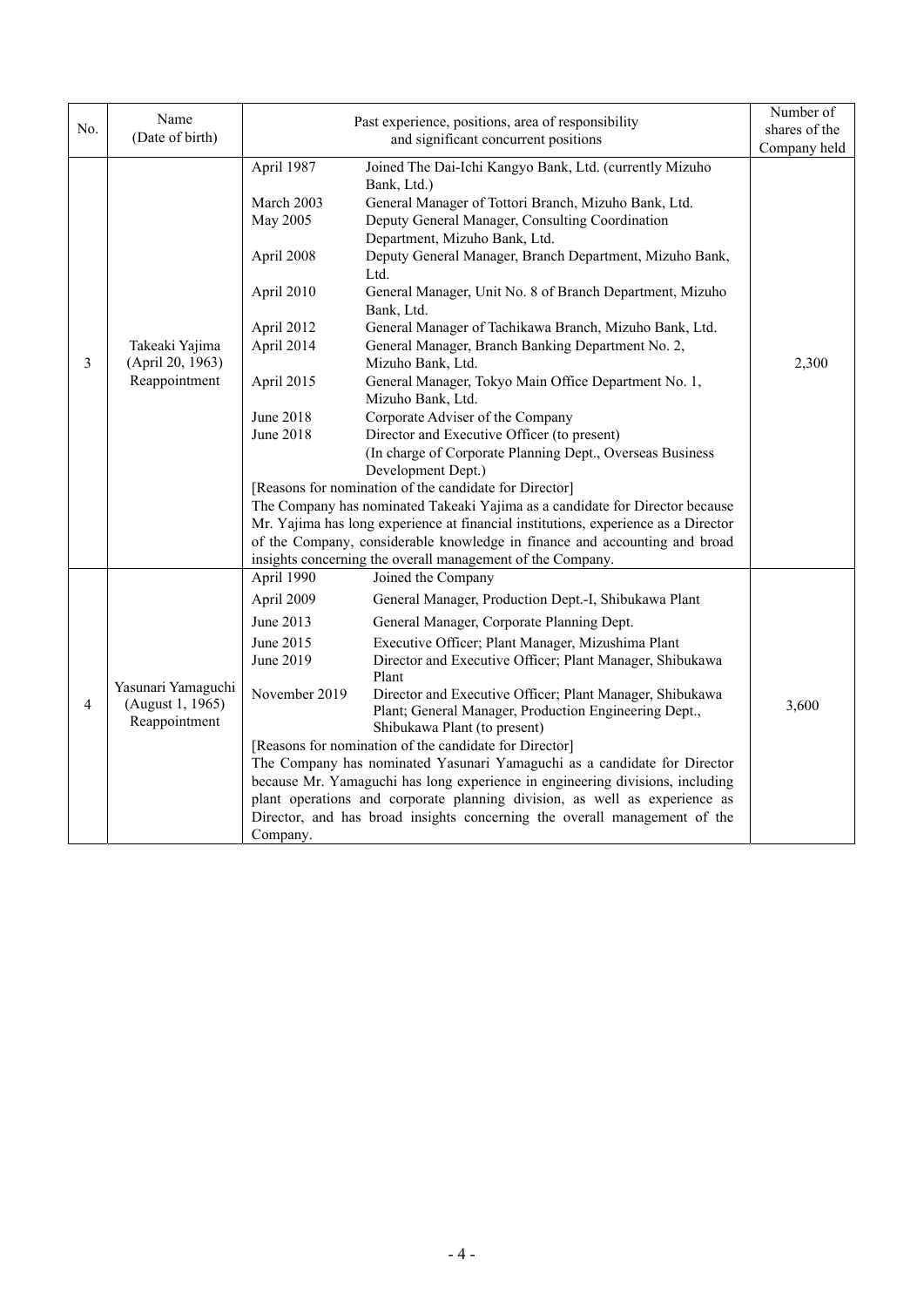|     | Name                                              |                                                    |                                                                                                  | Number of     |  |
|-----|---------------------------------------------------|----------------------------------------------------|--------------------------------------------------------------------------------------------------|---------------|--|
| No. | (Date of birth)                                   | Past experience, positions, area of responsibility |                                                                                                  | shares of the |  |
|     |                                                   | and significant concurrent positions               |                                                                                                  | Company held  |  |
|     |                                                   | April 1984                                         | Joined Asahi Mutual Life Insurance Company                                                       |               |  |
|     |                                                   | April 2006                                         | General Manager, Finance Unit, Asahi Mutual Life Insurance<br>Company                            |               |  |
|     |                                                   | April 2010                                         | General Manager, Accounting Unit, Asahi Mutual Life Insurance<br>Company                         |               |  |
|     |                                                   | April 2013                                         | General Manager, Bond Management Unit, Asahi Mutual Life<br><b>Insurance Company</b>             |               |  |
|     | Kazuki Niimi                                      | April 2015                                         | General Manager, Securities Management Dept., Asahi Mutual<br>Life Insurance Company             |               |  |
| 5   | (September 22, 1960)<br>New appointment           | April 2016                                         | General Manager, Financial Controller Dept., Asahi Mutual Life<br><b>Insurance Company</b>       | $\theta$      |  |
|     |                                                   | April 2020                                         | General Manager, in charge of Financial Controller Dept., Asahi<br>Mutual Life Insurance Company |               |  |
|     |                                                   | June 2020                                          | Corporate Adviser of the Company (to present)                                                    |               |  |
|     |                                                   |                                                    | [Reasons for nomination of the candidate for Director]                                           |               |  |
|     |                                                   |                                                    | The Company has nominated Kazuki Niimi as a candidate for Director because                       |               |  |
|     |                                                   |                                                    | Mr. Niimi has long experience at a financial institution, considerable knowledge                 |               |  |
|     |                                                   |                                                    | in finance and accounting, and broad insights on the overall management of the                   |               |  |
|     |                                                   | Company.                                           |                                                                                                  |               |  |
|     | Yuki Abe<br>(January 21, 1969)<br>New appointment | April 1991                                         | Joined the Company                                                                               |               |  |
|     |                                                   | June 2009                                          | Representative Director, Kanto Denka Korea Co., Ltd.                                             |               |  |
|     |                                                   | April 2012                                         | General Manager, Fine Chemicals Sales Dept.-II, Sales Div.<br>of the Company                     |               |  |
| 6   |                                                   | June 2018                                          | Executive Officer; General Manager of Osaka Branch Office                                        | $\mathbf{0}$  |  |
|     |                                                   |                                                    | (to present)                                                                                     |               |  |
|     |                                                   |                                                    | [Reasons for nomination of the candidate for Director]                                           |               |  |
|     |                                                   |                                                    | The Company has nominated Yuki Abe as a candidate for Director because Mr.                       |               |  |
|     |                                                   |                                                    | Abe has long experience in the Sales Div. and an affiliate of the Company, as well               |               |  |
|     |                                                   | April 1987                                         | as broad insights on the overall management of the Company.<br>Admitted as Attorney-at-Law       |               |  |
|     |                                                   | April 1987                                         | Joined Marunouchi Sogo Law Office                                                                |               |  |
|     |                                                   | October 2006                                       | Outside Auditor, Kanebo Cosmetics Inc.                                                           |               |  |
|     |                                                   | September 2011                                     | Co-Representative Attorney-at-law, Marunouchi Sogo Law                                           |               |  |
|     |                                                   |                                                    | Office (to present)                                                                              |               |  |
|     | Hideki Matsui                                     | June 2015                                          | Outside Director of the Company (to present)                                                     |               |  |
|     | (July 9, 1962)                                    | [Significant concurrent position]                  |                                                                                                  |               |  |
| 7   | Reappointment                                     |                                                    | Co-Representative Attorney-at-law, Marunouchi Sogo Law Office                                    | $\theta$      |  |
|     | Outside                                           |                                                    | [Reasons for nomination of the candidate for Outside Director]                                   |               |  |
|     |                                                   |                                                    | Although Hideki Matsui has not been involved in corporate management other                       |               |  |
|     |                                                   |                                                    | than as an outside officer, the Company has nominated him as a candidate for                     |               |  |
|     |                                                   |                                                    | Outside Director because Mr. Matsui has engaged in corporate legal affairs as an                 |               |  |
|     |                                                   |                                                    | attorney-at-law for many years, and the Company expects him to utilize his                       |               |  |
|     |                                                   |                                                    | experience and broad insights for the management of the Company.                                 |               |  |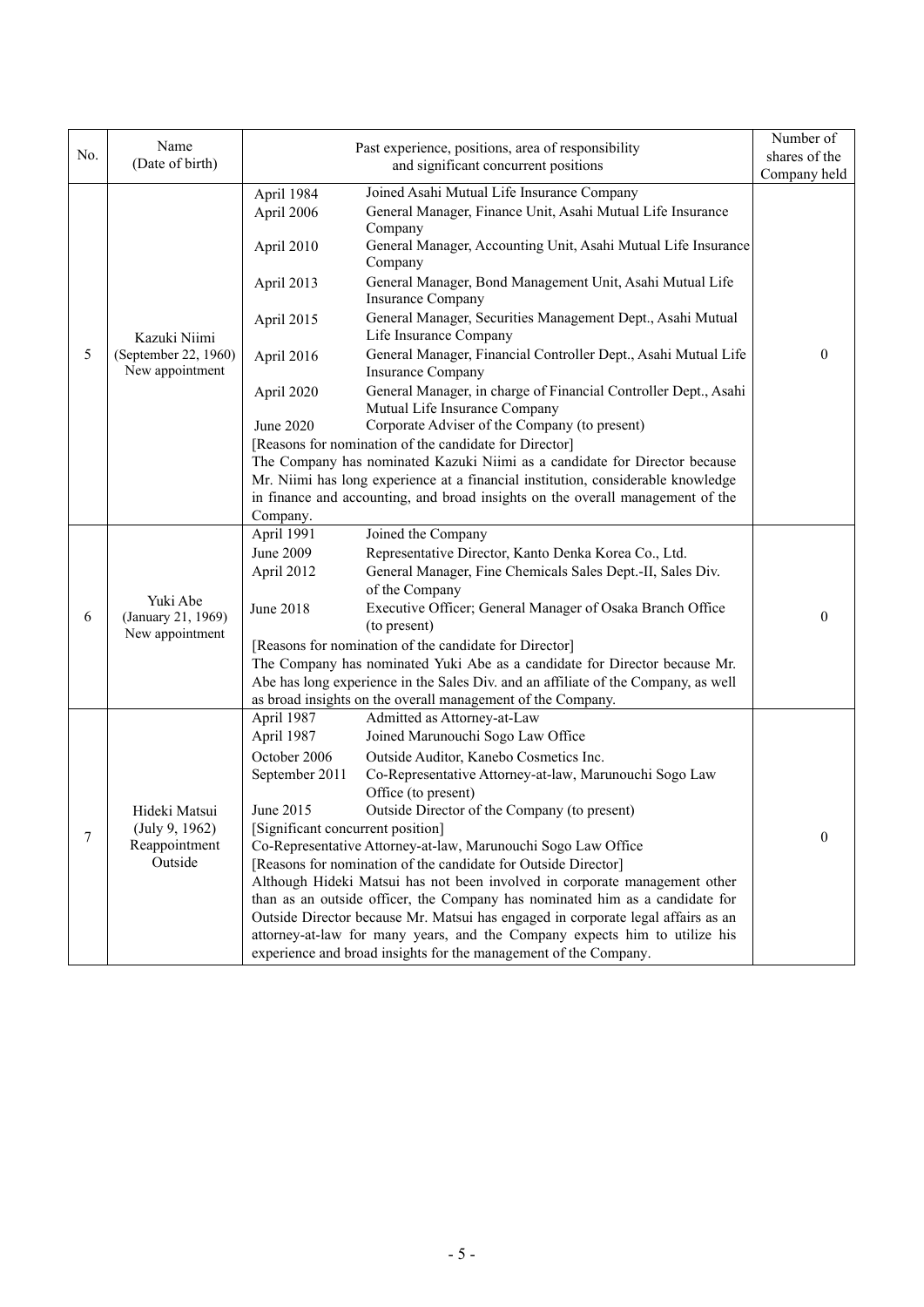| No. | Name<br>(Date of birth)                                          | Past experience, positions, area of responsibility<br>and significant concurrent positions                                                                                                                                                                                                                                                                                                                                                                                                                                                                                                                                                                                                                                                                                                                                                                                                                                                                                                                                                                                                                                                                                                                                                                                                                                                                                                                                                                                                                                                                           | Number of<br>shares of the<br>Company held |
|-----|------------------------------------------------------------------|----------------------------------------------------------------------------------------------------------------------------------------------------------------------------------------------------------------------------------------------------------------------------------------------------------------------------------------------------------------------------------------------------------------------------------------------------------------------------------------------------------------------------------------------------------------------------------------------------------------------------------------------------------------------------------------------------------------------------------------------------------------------------------------------------------------------------------------------------------------------------------------------------------------------------------------------------------------------------------------------------------------------------------------------------------------------------------------------------------------------------------------------------------------------------------------------------------------------------------------------------------------------------------------------------------------------------------------------------------------------------------------------------------------------------------------------------------------------------------------------------------------------------------------------------------------------|--------------------------------------------|
| 8   | Masaharu Sugiyama<br>(June 20, 1954)<br>Reappointment<br>Outside | November 1979<br>Joined Daiichi Audit Corporation (current Ernst & Young<br>ShinNihon LLC)<br>Registered as Certified Public Accountant (CPA)<br>August 1983<br><b>May 2002</b><br>Representative Partner (current Senior Partner), Ernst &<br>Young ShinNihon LLC<br>Councilor of Employee Council, Ernst & Young ShinNihon<br>August 2008<br>${\rm LLC}$<br>August 2010<br>Audit Commissioner, Ernst & Young ShinNihon LLC<br>August 2013<br>Chairman of Audit Committee, Ernst & Young ShinNihon<br><b>LLC</b><br>Vice-Chairman of Employee Council, Ernst & Young<br>August 2014<br>ShinNihon LLC<br>June 2016<br>Outside Director of the Company (to present)<br>[Reasons for nomination of the candidate for Outside Director]<br>Although he has not been involved in corporate management other than as an<br>outside officer, the Company has nominated Masaharu Sugiyama as a candidate<br>for Outside Director because Mr. Sugiyama has engaged in corporate accounting<br>for many years as a Certified Public Accountant, and the Company expects him<br>to utilize his experience and broad insights for the management of the Company.                                                                                                                                                                                                                                                                                                                                                                                                                | $\theta$                                   |
| 9   | Hitoshi Habuka<br>(March 25, 1957)<br>Reappointment<br>Outside   | Joined Shin-Etsu Chemical Co., Ltd.<br>April 1981<br>March 2000<br>Retired from Shin-Etsu Chemical Co., Ltd.<br>April 2000<br>Associate Professor, Department of Material Science and<br>Chemical Engineering, Faculty of Engineering, Yokohama<br>National University (current National University Corporation<br>Yokohama National University)<br>Professor, Department of Chemical Engineering Science,<br>April 2002<br>Faculty of Engineering, National University Corporation<br>Yokohama National University (to present)<br>April 2017<br>Vice Dean, College of Engineering Science, National<br>University Corporation Yokohama National University (to<br>present)<br>June 2019<br>Outside Director of the Company (to present)<br>[Significant concurrent position]<br>Professor, Department of Materials Science and Chemical Engineering, Faculty<br>of Engineering, National University Corporation Yokohama National University<br>Vice Dean, College of Engineering Science, National University Corporation<br>Yokohama National University<br>[Reasons for nomination of the candidate for Outside Director]<br>The Company has nominated Hitoshi Habuka as a candidate for Outside Director<br>because Dr. Habuka has worked at Shin-Etsu Chemical Co., Ltd. and has<br>experience as an engineering advisor and guest researcher, etc. at other<br>companies. Also, he has engaged in research and development for many years,<br>and the Company expects him to utilize his experience and broad insights for the<br>management of the Company. | $\boldsymbol{0}$                           |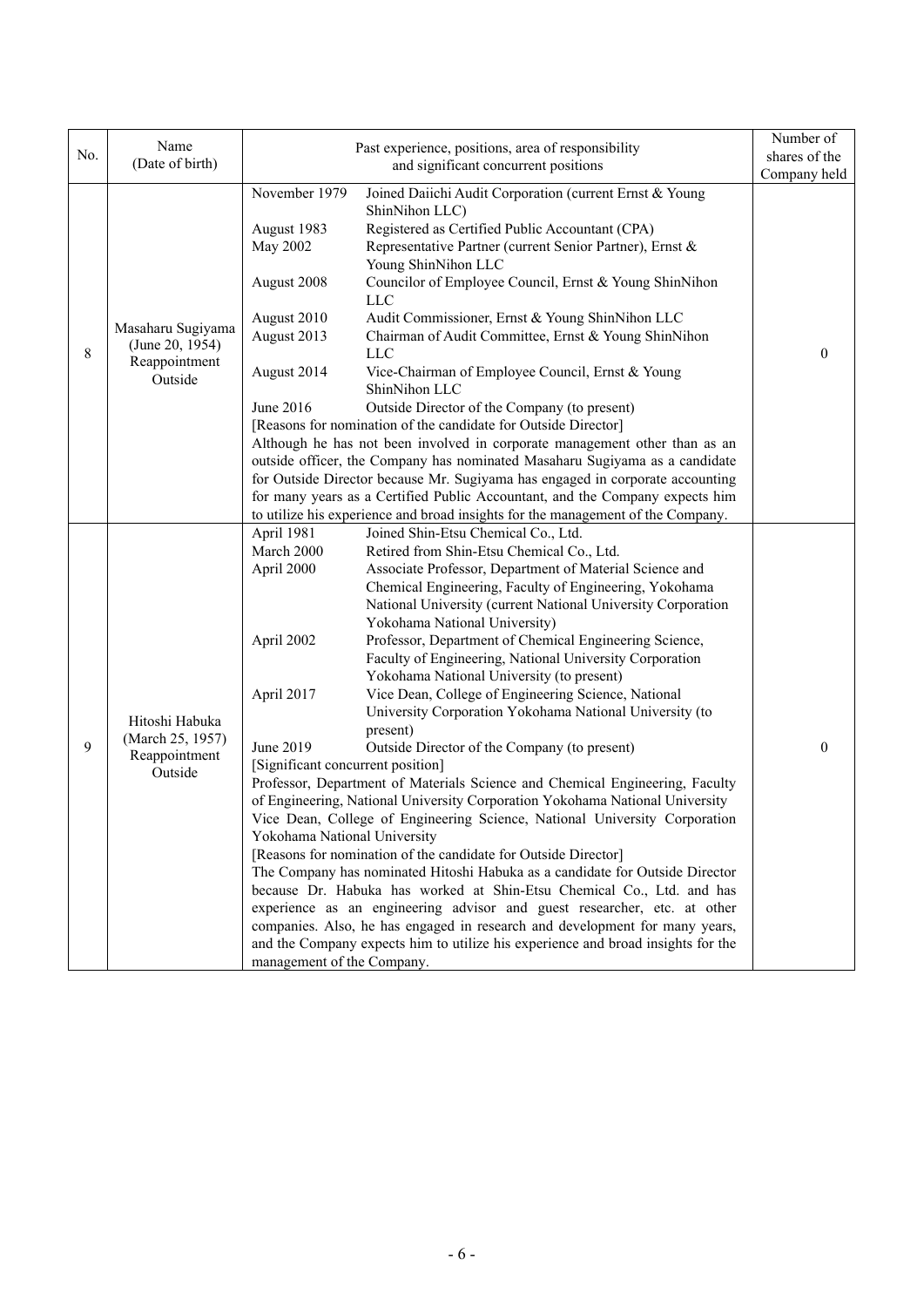#### (Notes)

- 1. Hideki Matsui, Masaharu Sugiyama and Hitoshi Habuka are all candidates for Outside Director and candidates for independent officer as stipulated by the rules of the Tokyo Stock Exchange.
- 2. Although Hideki Matsui belongs to the Marunouchi Sogo Law Office, with which the Company has a legal advisory retainer contract and to which it pays fees for legal services provided by attorneys, the Company paid only about ¥7 million for the fiscal year ended March 31, 2020, and this amount does not affect the independence of Mr. Matsui either from the Company or from the law office.
- 3. Although Masaharu Sugiyama belonged to Ernst & Young ShinNihon LLC, which is the Company's accounting auditor, he retired from the audit firm in June 2016. Although the Company pays compensation for audits conducted by the firm, the Company paid only ¥37 million for the fiscal year ended March 31, 2020, and this amount does not affect the independence of Mr. Sugiyama either from the Company or from the audit firm. Mr. Sugiyama has not been in charge of audits of the Company.
- 4. Hitoshi Habuka belongs to National University Corporation Yokohama National University, with which the Company has concluded a joint research agreement. Although the Company makes donations to the said university, the amount of donations was only ¥1 million for the fiscal year ended March 31, 2020, and this amount does not affect the independence of Mr. Habuka either from the Company or from the university.
- 5. The Company has an agreement with Hideki Matsui, Masaharu Sugiyama and Hitoshi Habuka to limit their liability as Outside Director on the basis of the provisions of Article 427, Paragraph 1, of the Companies Act with the liability limit set forth in the relevant law. In case Mr. Matsui, Mr. Sugiyama, and Mr. Habuka are elected as Outside Directors and assume office as such, the Company plans to continue to enter into a similar agreement with them.
- 6. The term of office of Hideki Matsui, Masaharu Sugiyama, and Hitoshi Habuka as Outside Directors of the Company upon the conclusion of this General Meeting of Shareholders will be five years, four years, and one year, respectively.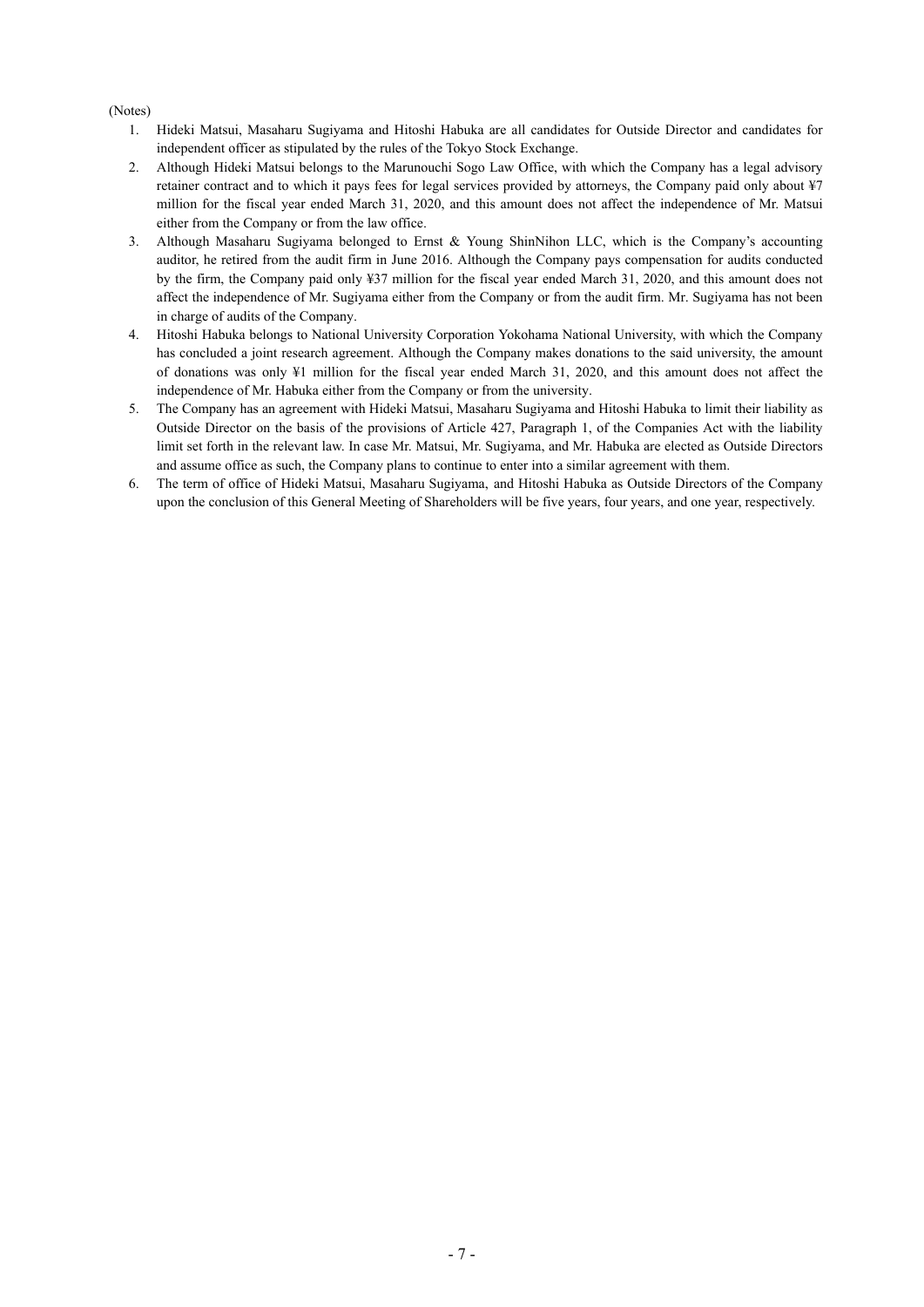# **Proposal 2:** Election of 4 Auditors

The terms of office of all 4 Auditors will expire at the conclusion of this year's Ordinary General Meeting of Shareholders. Accordingly, the Company proposes the election of 4 Auditors.

The candidate for Auditor is as follows. The Audit & Supervisory Board has previously given its approval to this proposal.

|                | Name                                                   |                                                                                  |                                                                                                                                                                                                                                                                                                                                                                                                                                                                                                                                                                                                                                                                                                                                                                                                                                                                                                                                                                  | Number of     |
|----------------|--------------------------------------------------------|----------------------------------------------------------------------------------|------------------------------------------------------------------------------------------------------------------------------------------------------------------------------------------------------------------------------------------------------------------------------------------------------------------------------------------------------------------------------------------------------------------------------------------------------------------------------------------------------------------------------------------------------------------------------------------------------------------------------------------------------------------------------------------------------------------------------------------------------------------------------------------------------------------------------------------------------------------------------------------------------------------------------------------------------------------|---------------|
| No             | (Date of birth)                                        | Past experience, positions,                                                      |                                                                                                                                                                                                                                                                                                                                                                                                                                                                                                                                                                                                                                                                                                                                                                                                                                                                                                                                                                  | shares of the |
|                |                                                        | and significant concurrent positions                                             |                                                                                                                                                                                                                                                                                                                                                                                                                                                                                                                                                                                                                                                                                                                                                                                                                                                                                                                                                                  | Company held  |
|                |                                                        | April 1976                                                                       | Joined the Company                                                                                                                                                                                                                                                                                                                                                                                                                                                                                                                                                                                                                                                                                                                                                                                                                                                                                                                                               |               |
|                |                                                        | October 2002                                                                     | General Manager, Production Dept.-II, Shibukawa Plant                                                                                                                                                                                                                                                                                                                                                                                                                                                                                                                                                                                                                                                                                                                                                                                                                                                                                                            |               |
|                |                                                        | <b>July 2005</b>                                                                 | General Manager, Production Quality Control Dept.,                                                                                                                                                                                                                                                                                                                                                                                                                                                                                                                                                                                                                                                                                                                                                                                                                                                                                                               |               |
|                |                                                        |                                                                                  | Technical Div.                                                                                                                                                                                                                                                                                                                                                                                                                                                                                                                                                                                                                                                                                                                                                                                                                                                                                                                                                   |               |
|                |                                                        | June 2006                                                                        | Deputy General Manager, and General Manager, Production                                                                                                                                                                                                                                                                                                                                                                                                                                                                                                                                                                                                                                                                                                                                                                                                                                                                                                          |               |
|                |                                                        |                                                                                  | Dept.-III, Shibukawa Plant                                                                                                                                                                                                                                                                                                                                                                                                                                                                                                                                                                                                                                                                                                                                                                                                                                                                                                                                       |               |
|                |                                                        | June 2007                                                                        | Executive Officer; Deputy General Manager, and General                                                                                                                                                                                                                                                                                                                                                                                                                                                                                                                                                                                                                                                                                                                                                                                                                                                                                                           |               |
|                |                                                        |                                                                                  | Manager, Production Dept.-III, Shibukawa Plant                                                                                                                                                                                                                                                                                                                                                                                                                                                                                                                                                                                                                                                                                                                                                                                                                                                                                                                   |               |
|                |                                                        | October 2008                                                                     | Executive Officer; Deputy General Manager, General                                                                                                                                                                                                                                                                                                                                                                                                                                                                                                                                                                                                                                                                                                                                                                                                                                                                                                               |               |
|                |                                                        |                                                                                  | Manager, Production Dept.-III, and General Manager,                                                                                                                                                                                                                                                                                                                                                                                                                                                                                                                                                                                                                                                                                                                                                                                                                                                                                                              |               |
|                |                                                        |                                                                                  | Production Engineering Dept., Shibukawa Plant                                                                                                                                                                                                                                                                                                                                                                                                                                                                                                                                                                                                                                                                                                                                                                                                                                                                                                                    |               |
|                |                                                        | April 2009                                                                       | Executive Officer; Vice Plant Manager, Shibukawa Plant                                                                                                                                                                                                                                                                                                                                                                                                                                                                                                                                                                                                                                                                                                                                                                                                                                                                                                           |               |
|                |                                                        | June 2009                                                                        | Executive Officer; Plant Manager, Shibukawa Plant                                                                                                                                                                                                                                                                                                                                                                                                                                                                                                                                                                                                                                                                                                                                                                                                                                                                                                                |               |
|                | Takashi Suzuki                                         | June 2011                                                                        | Director and Executive Officer; Plant Manager, Shibukawa                                                                                                                                                                                                                                                                                                                                                                                                                                                                                                                                                                                                                                                                                                                                                                                                                                                                                                         |               |
| 1              | (December 2, 1952)                                     |                                                                                  | Plant                                                                                                                                                                                                                                                                                                                                                                                                                                                                                                                                                                                                                                                                                                                                                                                                                                                                                                                                                            | 24,500        |
|                | Reappointment                                          | June 2013                                                                        | Director and Managing Executive Officer; General Manager,                                                                                                                                                                                                                                                                                                                                                                                                                                                                                                                                                                                                                                                                                                                                                                                                                                                                                                        |               |
|                |                                                        |                                                                                  | Technical Div.                                                                                                                                                                                                                                                                                                                                                                                                                                                                                                                                                                                                                                                                                                                                                                                                                                                                                                                                                   |               |
|                |                                                        | April 2014                                                                       | Director and Managing Executive Officer; General Manager,                                                                                                                                                                                                                                                                                                                                                                                                                                                                                                                                                                                                                                                                                                                                                                                                                                                                                                        |               |
|                |                                                        |                                                                                  | Technical Div.; General Manager, New Products                                                                                                                                                                                                                                                                                                                                                                                                                                                                                                                                                                                                                                                                                                                                                                                                                                                                                                                    |               |
|                |                                                        |                                                                                  | Development Div.                                                                                                                                                                                                                                                                                                                                                                                                                                                                                                                                                                                                                                                                                                                                                                                                                                                                                                                                                 |               |
|                |                                                        | June 2015                                                                        | Corporate Adviser of the Company; Representative Director                                                                                                                                                                                                                                                                                                                                                                                                                                                                                                                                                                                                                                                                                                                                                                                                                                                                                                        |               |
|                |                                                        |                                                                                  | and President of KANDEN KOSAN CO., LTD.                                                                                                                                                                                                                                                                                                                                                                                                                                                                                                                                                                                                                                                                                                                                                                                                                                                                                                                          |               |
|                |                                                        | June 2019                                                                        | Full-time Auditor of the Company (to present)                                                                                                                                                                                                                                                                                                                                                                                                                                                                                                                                                                                                                                                                                                                                                                                                                                                                                                                    |               |
|                |                                                        | [Reasons for nomination of the candidate for Auditor]                            |                                                                                                                                                                                                                                                                                                                                                                                                                                                                                                                                                                                                                                                                                                                                                                                                                                                                                                                                                                  |               |
|                |                                                        | The Company has nominated Takashi Suzuki as a candidate for Auditor because      |                                                                                                                                                                                                                                                                                                                                                                                                                                                                                                                                                                                                                                                                                                                                                                                                                                                                                                                                                                  |               |
|                |                                                        | Mr. Suzuki has long experience in the engineering division, including plant      |                                                                                                                                                                                                                                                                                                                                                                                                                                                                                                                                                                                                                                                                                                                                                                                                                                                                                                                                                                  |               |
|                |                                                        |                                                                                  |                                                                                                                                                                                                                                                                                                                                                                                                                                                                                                                                                                                                                                                                                                                                                                                                                                                                                                                                                                  |               |
|                |                                                        |                                                                                  |                                                                                                                                                                                                                                                                                                                                                                                                                                                                                                                                                                                                                                                                                                                                                                                                                                                                                                                                                                  |               |
|                |                                                        |                                                                                  |                                                                                                                                                                                                                                                                                                                                                                                                                                                                                                                                                                                                                                                                                                                                                                                                                                                                                                                                                                  |               |
|                |                                                        |                                                                                  |                                                                                                                                                                                                                                                                                                                                                                                                                                                                                                                                                                                                                                                                                                                                                                                                                                                                                                                                                                  |               |
|                |                                                        |                                                                                  |                                                                                                                                                                                                                                                                                                                                                                                                                                                                                                                                                                                                                                                                                                                                                                                                                                                                                                                                                                  |               |
|                |                                                        |                                                                                  |                                                                                                                                                                                                                                                                                                                                                                                                                                                                                                                                                                                                                                                                                                                                                                                                                                                                                                                                                                  |               |
|                |                                                        |                                                                                  |                                                                                                                                                                                                                                                                                                                                                                                                                                                                                                                                                                                                                                                                                                                                                                                                                                                                                                                                                                  |               |
|                |                                                        |                                                                                  |                                                                                                                                                                                                                                                                                                                                                                                                                                                                                                                                                                                                                                                                                                                                                                                                                                                                                                                                                                  |               |
|                |                                                        |                                                                                  |                                                                                                                                                                                                                                                                                                                                                                                                                                                                                                                                                                                                                                                                                                                                                                                                                                                                                                                                                                  |               |
|                |                                                        |                                                                                  |                                                                                                                                                                                                                                                                                                                                                                                                                                                                                                                                                                                                                                                                                                                                                                                                                                                                                                                                                                  |               |
|                |                                                        |                                                                                  |                                                                                                                                                                                                                                                                                                                                                                                                                                                                                                                                                                                                                                                                                                                                                                                                                                                                                                                                                                  |               |
|                |                                                        | [Reasons for nomination of the candidate for Auditor]                            |                                                                                                                                                                                                                                                                                                                                                                                                                                                                                                                                                                                                                                                                                                                                                                                                                                                                                                                                                                  |               |
|                |                                                        |                                                                                  |                                                                                                                                                                                                                                                                                                                                                                                                                                                                                                                                                                                                                                                                                                                                                                                                                                                                                                                                                                  |               |
|                |                                                        |                                                                                  |                                                                                                                                                                                                                                                                                                                                                                                                                                                                                                                                                                                                                                                                                                                                                                                                                                                                                                                                                                  |               |
|                |                                                        |                                                                                  |                                                                                                                                                                                                                                                                                                                                                                                                                                                                                                                                                                                                                                                                                                                                                                                                                                                                                                                                                                  |               |
|                |                                                        |                                                                                  |                                                                                                                                                                                                                                                                                                                                                                                                                                                                                                                                                                                                                                                                                                                                                                                                                                                                                                                                                                  |               |
| $\overline{2}$ | Kunihiko Uramoto<br>(August 24, 1959)<br>Reappointment | April 1982<br>December 2002<br>April 2008<br>June 2011<br>June 2017<br>June 2018 | operations, research and development division as well as in the Company's<br>subsidiary, and he also has experience as a Director and as an Auditor of the<br>Company and broad insights in the overall management of the Company.<br>Joined Asahi Mutual Life Insurance Co.<br>Joined the Company<br>General Manager, Personnel & General Affairs Dept.<br>Executive Officer; General Manager, Personnel & General<br>Affairs Dept.<br>Senior Executive Officer; General Manager, Legal & General<br>Affairs Dept.<br>Full-time Auditor (to present)<br>The Company has nominated Kunihiko Uramoto as a candidate for Auditor<br>because Mr. Uramoto has long experience at the personnel and legal & general<br>affairs divisions (including investor relations) of the Company, experience as an<br>Auditor of the Company, considerable knowledge in finance, accounting, and<br>legal affairs, and broad insights in the overall management of the Company. | 10,100        |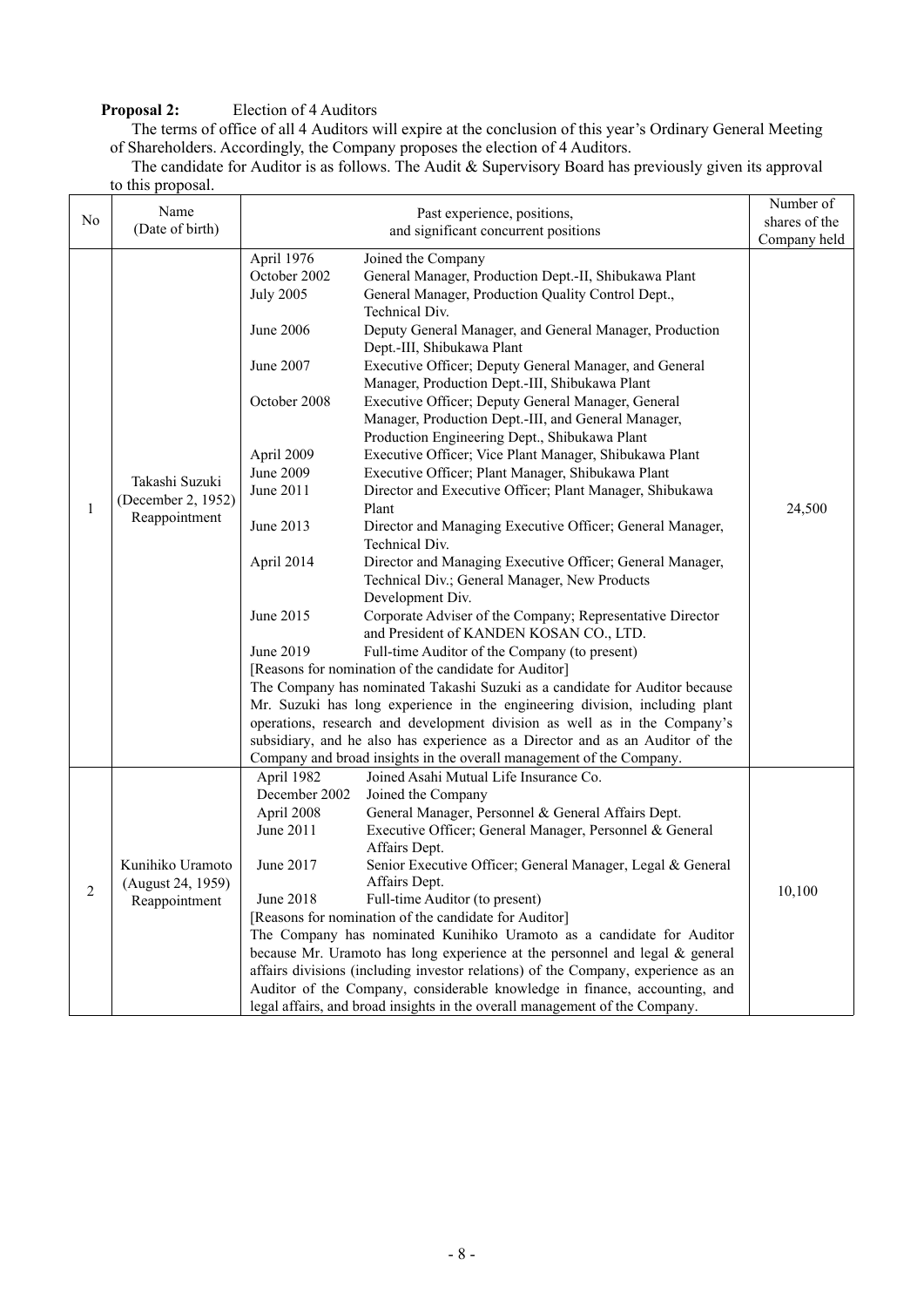|                | Name                                                                | Past experience, positions,                                                                                                                                                                                                                                                                                                                                                                                                                                                                                                                                                                                                                                                                                                                                                                                                                                                                                                                                                                                                                                                                                                                                                                                                                                                                                                                                                              |               |
|----------------|---------------------------------------------------------------------|------------------------------------------------------------------------------------------------------------------------------------------------------------------------------------------------------------------------------------------------------------------------------------------------------------------------------------------------------------------------------------------------------------------------------------------------------------------------------------------------------------------------------------------------------------------------------------------------------------------------------------------------------------------------------------------------------------------------------------------------------------------------------------------------------------------------------------------------------------------------------------------------------------------------------------------------------------------------------------------------------------------------------------------------------------------------------------------------------------------------------------------------------------------------------------------------------------------------------------------------------------------------------------------------------------------------------------------------------------------------------------------|---------------|
| N <sub>0</sub> | (Date of birth)                                                     | and significant concurrent positions                                                                                                                                                                                                                                                                                                                                                                                                                                                                                                                                                                                                                                                                                                                                                                                                                                                                                                                                                                                                                                                                                                                                                                                                                                                                                                                                                     | shares of the |
|                |                                                                     |                                                                                                                                                                                                                                                                                                                                                                                                                                                                                                                                                                                                                                                                                                                                                                                                                                                                                                                                                                                                                                                                                                                                                                                                                                                                                                                                                                                          | Company held  |
| 3              | Naozumi Furukawa<br>(December 22, 1944)<br>Reappointment<br>Outside | April 1967<br>Joined Zeon Corporation<br>Director, Zeon Corporation<br>June 1997<br>Senior Director, Zeon Corporation<br>June 1999<br>Executive Director, Zeon Corporation<br>June 2001<br>Chief Executive Director, Zeon Corporation<br>June 2002<br>President and Chief Executive Officer, Zeon Corporation<br>June 2003<br>June 2006<br>Outside Auditor, The Yokohama Rubber Co., Ltd.<br>Chairman, Zeon Corporation (to present)<br>June 2013<br>Outside Director, The Yokohama Rubber Co., Ltd.<br>March 2014<br>June 2015<br>Outside Auditor of the Company (to present)<br>[Significant concurrent positions]<br>Chairman, Zeon Corporation<br>[Reasons for nomination of the candidate for Outside Auditor]<br>The Company has nominated Naozumi Furukawa as Outside Auditor because<br>Mr. Furukawa has engaged in the management of chemical manufacturers for<br>many years and the Company expects Mr. Furukawa to utilize his experience and<br>broad insights for the Company's audits.                                                                                                                                                                                                                                                                                                                                                                                    | $\Omega$      |
| 4              | Kenichi Ikeda<br>(December 23,1962)<br>New appointment<br>Outside   | April 1986<br>Joined Asahi Mutual Life Insurance Company<br>April 2011<br>General Manager, Insurance Unit, Office & System<br>Management Div., Asahi Mutual Life Insurance Company<br>April 2014<br>General Manager, Product Development Unit, Sales Planning<br>Dept., Asahi Mutual Life Insurance Company<br>General Manager, Product Development Dept., Asahi<br>April 2015<br>Mutual Life Insurance Company<br>April 2016<br>General Manager, Sales Planning Dept., Asahi Mutual Life<br>Insurance Company<br>Executive Officer (In charge of Sales Planning Dept. and<br>April 2017<br>Product Development Dept.), Asahi Mutual Life Insurance<br>Company<br>April 2019<br>Executive Officer (In charge of Sales Planning Dept.,<br>Marketing Div., and Product Development Dept.), Asahi<br>Mutual Life Insurance Company<br>Executive Officer (In charge of Risk Management Div. and<br>April 2020<br>Compliance Div.), Asahi Mutual Life Insurance Company (to<br>present)<br>[ [Significant concurrent positions]<br>Executive Officer, Asahi Mutual Life Insurance Company<br>[Reasons for nomination of the candidate for Outside Auditor]<br>The Company has nominated Kenichi Ikeda as a candidate for Outside Auditor<br>because Mr. Ikeda has long experience at a financial institution and broad<br>insights, which are expected to be utilized for the Company' audit. | $\Omega$      |

(Notes)

1. Naozumi Furukawa and Kenichi Ikeda are both candidates for Outside Auditor and candidates for independent officer as stipulated by the rules of the Tokyo Stock Exchange.

2. The Company has an agreement with Naozumi Furukawa to limit his liability as Outside Auditor on the basis of the provisions of Article 427, Paragraph 1, of the Companies Act with the liability limit set forth in the relevant law. In case Mr. Furukawa is elected as Outside Auditor and assumes office as such, the Company plans to continue to enter into the same agreement with him. In addition, in case Kenichi Ikeda is elected as Outside Auditor and assumes office as such, the Company plans to enter into an agreement with Mr. Ikeda to limit his liability as Outside Auditor on the basis of the provisions of Article 427, Paragraph 1, of the Companies Act with the liability limit set forth in the relevant law.

3. The term of office of Naozumi Furukawa as Outside Auditor of the Company upon the conclusion of this General Meeting of Shareholders is five years.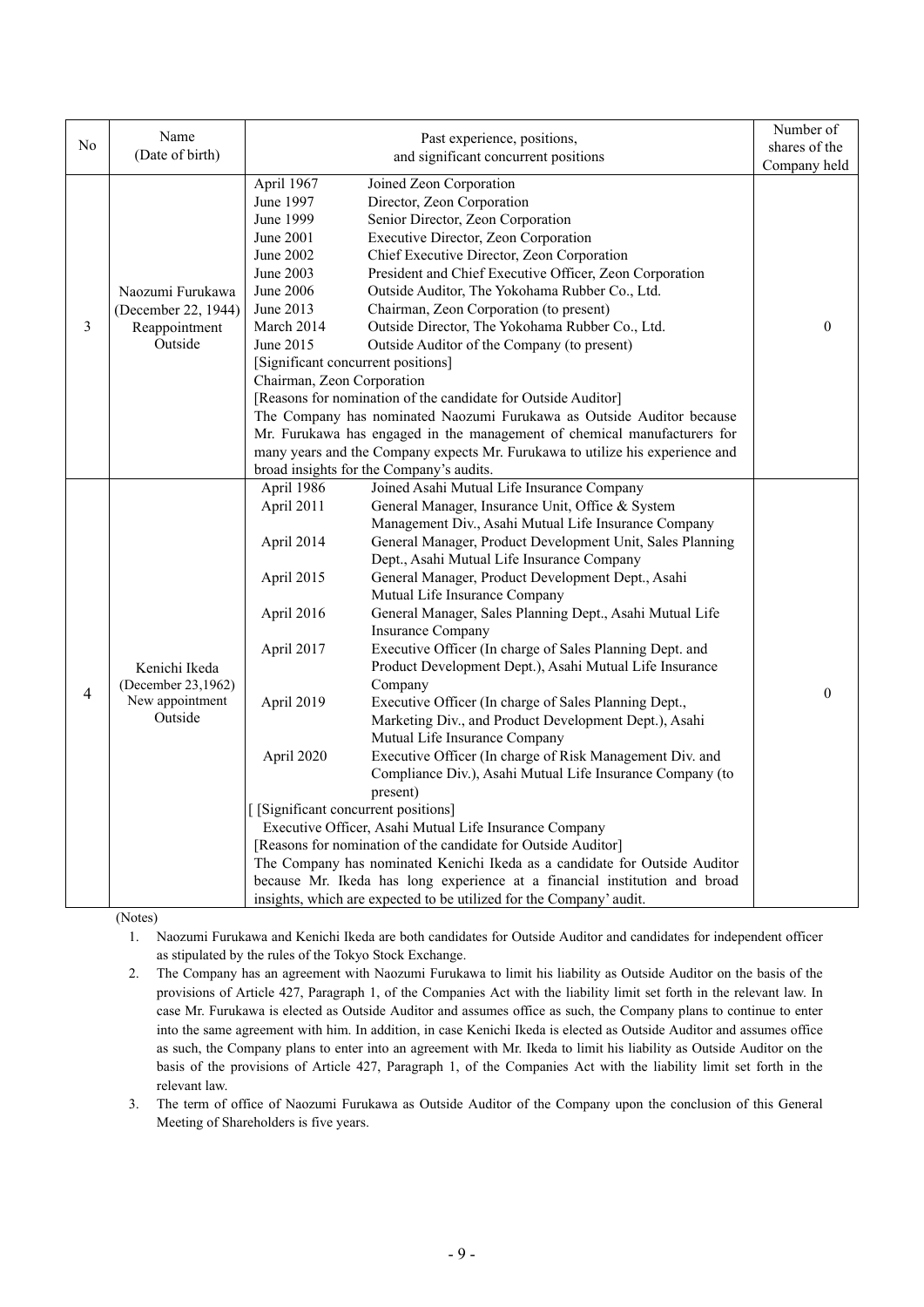#### **Proposal 3:** Election of 1 Substitute Auditor

The effective term of Substitute Auditor Naotaka Kawamata, who was elected at the 109th Ordinary General Meeting of Shareholders held on June 29, 2016, will expire at the beginning of this year's Ordinary General Meeting of Shareholders. Accordingly, to prepare for the case where the number of Auditors of the Company becomes insufficient in light of the legally stipulated number, the election of 1 Substitute Auditor is proposed.

Pursuant to Article 31 of the Company's Articles of Incorporation, this election shall be effective until the beginning of the ordinary general meeting of shareholders concerning the last business year that ends within four years after the election. The effectiveness of this election shall be able to be revoked only before the assumption of office by resolution of the Board of Directors with the approval of the Audit & Supervisory Board.

The candidate for Substitute Auditor is as follows. The Audit & Supervisory Board has previously given its approval to this proposal.

| Name<br>(Date of birth)           | Past experience, positions,<br>and significant concurrent positions                                                       |                                                                                                                                                                                                                                                                                                                                                                                                                                                                                                                                                                                                                                                                                                                                                                                                                                                                                                                                                      | Number of<br>shares of the<br>Company held |
|-----------------------------------|---------------------------------------------------------------------------------------------------------------------------|------------------------------------------------------------------------------------------------------------------------------------------------------------------------------------------------------------------------------------------------------------------------------------------------------------------------------------------------------------------------------------------------------------------------------------------------------------------------------------------------------------------------------------------------------------------------------------------------------------------------------------------------------------------------------------------------------------------------------------------------------------------------------------------------------------------------------------------------------------------------------------------------------------------------------------------------------|--------------------------------------------|
| Naotaka Kawamata<br>(May 1, 1965) | April 1994<br>April 1994<br>April 2015<br>June $2016$<br>June 2017<br>November 2019<br>[Significant concurrent positions] | Registered as Attorney-at-law<br>Joined Marunouchi Sogo Law Office<br>Practicing-Attorney-Professor for civil advocacy, the Legal<br>Training and Research Institute of the Supreme Court of<br>Japan<br>Outside Director, Torex Semiconductor Ltd. (to present)<br>Outside Director, Nippon Flour Mills Co., Ltd. (to present)<br>Member of the National Bar Examination Commission (Civil)<br>Code) (to present)<br>Attorney-at-law, Marunouchi Sogo Law Office<br>Outside Director, Torex Semiconductor Ltd.<br>Outside Director, Nippon Flour Mills Co., Ltd.<br>Member of the National Bar Examination Commission (Civil Code)<br>[Reasons for nomination of the candidate for Substitute Outside Auditor]<br>The Company has nominated Naotaka Kawamata as a candidate for Substitute<br>Outside Auditor because Mr. Kawamata possesses specialized knowledge and<br>experience as an attorney-at-law and is adept in corporate legal affairs. | 0                                          |

(Notes)

1. Although Naotaka Kawamata belongs to the Marunouchi Sogo Law Office, with which the Company has a legal advisory retainer contract and to which it pays fees for legal services provided by attorneys, the Company paid only about ¥7 million for the fiscal year ended March 31, 2020, and this amount does not affect the independence of Mr. Kawamata either from the Company or from the law office.

2. Naotaka Kawamata is a candidate for Substitute Outside Auditor.

3. In the case when the number of Auditors of the Company becomes insufficient in light of the legally stipulated number and Mr. Kawamata assumes office as an Outside Auditor, the Company plans to enter into an agreement with Mr. Kawamata to limit his liability as Outside Auditor on the basis of the provisions of Article 427, Paragraph 1, of the Companies Act with the liability limit set forth in the relevant law.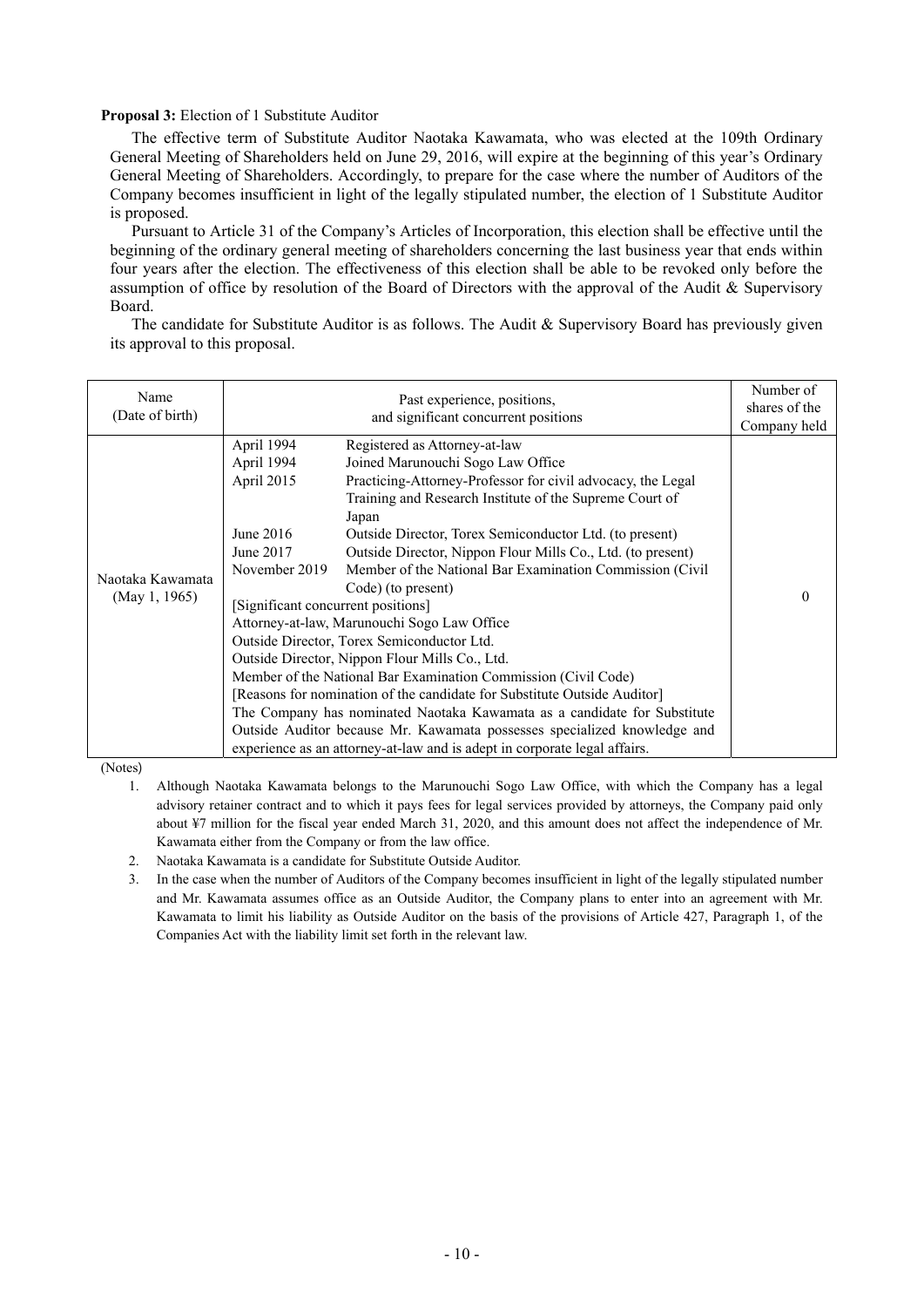**Proposal 4:** Determination of the Amount and Details of Stock-based Remuneration, etc. for Directors 1. Reasons for proposal and the reason why the remuneration plan is considered appropriate

The remuneration for Directors of the Company consists of fixed remuneration and performance-linked compensation (bonuses). The Company seeks approvals in this Proposal to newly introduce a stock-based remuneration plan (hereinafter, the "Plan") for eligible Directors (excluding Outside Directors as stated hereinafter). The Company requests our shareholders that the details of the Plan be left to the discretion of its Board of Directors within the framework set forth under the following item 2.

The purpose of the Plan is to clarify the link between the remuneration of Directors and the value of the Company's stock and to raise the Directors' incentives to contribute to the improvement of medium- to long-term performance and the enhancement of corporate value by sharing profits and risks arising from fluctuations in stock prices with shareholders. Therefore, the Company believes that the remuneration system is appropriate.

This Proposal is made to provide a new stock-based remuneration for Directors (excluding Outside Directors, the same shall apply hereinafter) in office during the period of five years from the day following the date on which this Ordinary General Meeting of Shareholders is concluded until the date on which the Ordinary General Meeting of Shareholders to be held in June 2025 is concluded (hereinafter, the "Applicable Period"). The payment under the new stock-based remuneration plan for Directors is established separately from the Directors' remuneration as approved by the resolution of the 100th Ordinary General Meeting of Shareholders held on June 28, 2007 (Monthly remuneration of ¥24 million or less per month) as well as bonuses calculated based on the designated calculation method (0.8% of the ordinary income of the Company during the respective fiscal year with the maximum of ¥80 million annually; provided, however, that the bonuses will not be paid if the ordinary income of the Company during the respective fiscal year is less than ¥1.0 billion. Neither of the remuneration nor the bonuses include salaries paid to a Director as an employee).

If Proposal 1, "Election of 9 Directors" is approved as originally proposed, six Directors will become eligible for the Plan.

#### 2. The amount and other details of the remuneration under the Plan

(1) Outline of the Plan

The Plan is a stock-based remuneration plan under which a trust established by the Company through contribution of money (hereinafter, the "Trust") acquires the Company's shares, and the number of Company's shares, which is equivalent to the number of points granted to each Director by the Company, is issued to each Director through the Trust.

Also, the timing for an eligible Director to receive the issuance of the Company's shares is when the Director retires, in principle.

| i)   | Eligible person of the Plan                                                                                                                                                                                                                                | Director of the Company (Excluding Outside<br>Director)                                                                                                                                        |
|------|------------------------------------------------------------------------------------------------------------------------------------------------------------------------------------------------------------------------------------------------------------|------------------------------------------------------------------------------------------------------------------------------------------------------------------------------------------------|
| ii)  | Applicable Period                                                                                                                                                                                                                                          | From the day following the conclusion of this<br>Ordinary General Meeting of Shareholders until the<br>date of conclusion of the Ordinary General Meeting<br>of Shareholders held in June 2025 |
| iii) | The maximum amount of money contributed by<br>the Company as a fund for the acquisition of the<br>Company's shares necessary for the issuance of<br>shares to the eligible person set forth under i).<br>during the Applicable Period set forth under ii). | A total of $\frac{1}{2}70$ million                                                                                                                                                             |
| iv)  | Method to acquire the Company's shares                                                                                                                                                                                                                     | Acquisition from the stock market (including<br>off-floor trading)                                                                                                                             |
| V)   | Maximum number of points granted to the<br>eligible person set forth under i).                                                                                                                                                                             | 20,000 points per business year                                                                                                                                                                |
| vi)  | Criteria for granting points                                                                                                                                                                                                                               | Points are granted based on ranks, etc.                                                                                                                                                        |
| Vii) | Timing of issuing the Company's shares to the<br>eligible person set forth under i).                                                                                                                                                                       | Upon retirement, in principle                                                                                                                                                                  |

(2) The maximum amount of the money contributed by the Company

Initial trust period for the Trust is approximately five years, and during the Applicable Period, the Company contributes a maximum total of not more than ¥70 million as remuneration for Directors in office during the Applicable Period as a fund to acquire the Company's shares required to be issued to Directors pursuant to the Plan. The Trust is established by designating the Directors satisfying certain criteria as a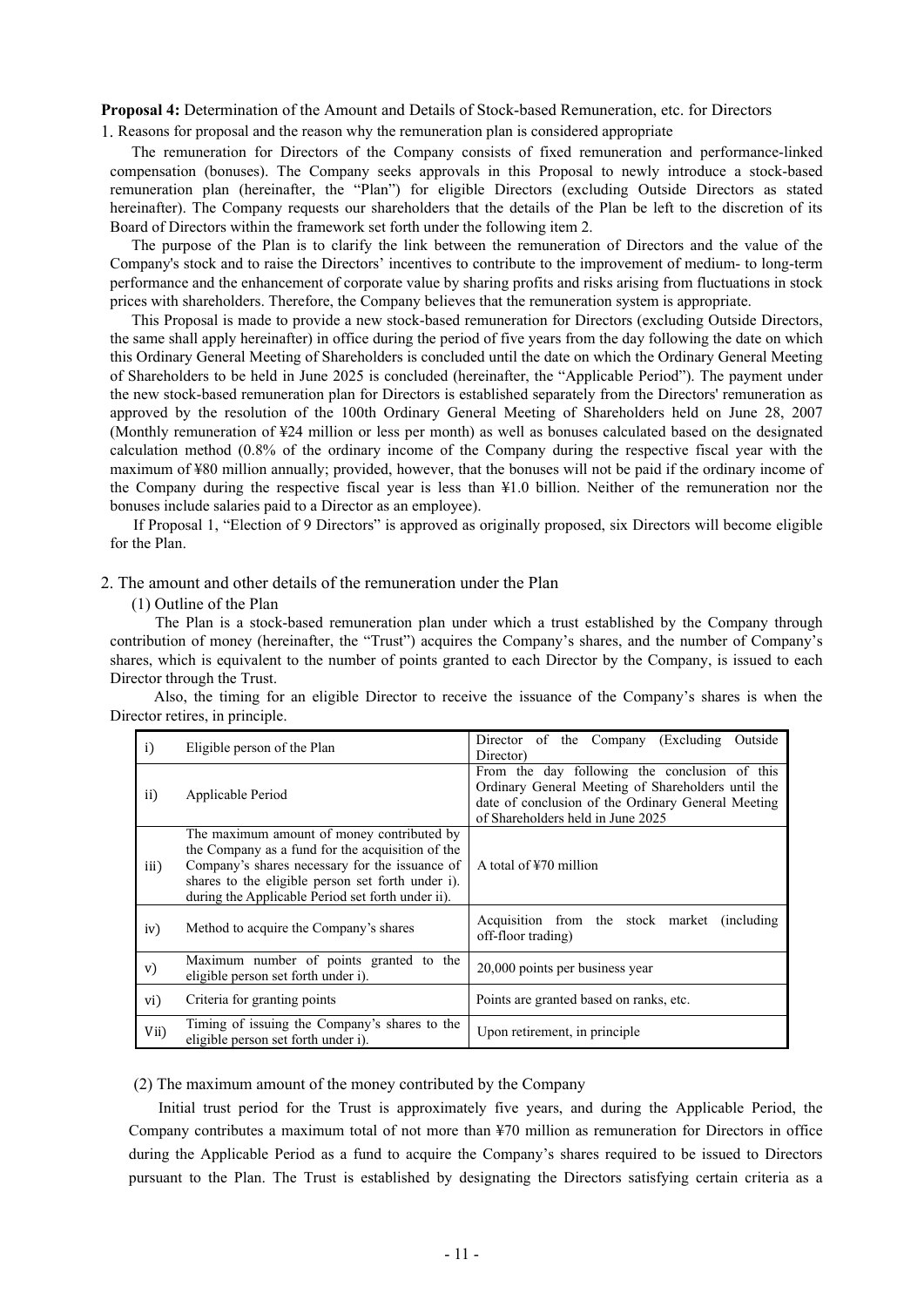beneficiary. The Trust acquires the Company's shares on the stock market (including off-floor trading) using the money contributed by the Company as the underlying funds.

Note: The actual amount of money entrusted by the Company in the Trust is an aggregate of estimated amount of necessary expenses such as trust fee, commission for trust administrator, etc. in addition to funds to acquire the Company's shares above.

Also, based on the resolution of the Board of Directors of the Company, the Applicable Period may be extended as necessary by setting a period of time not exceeding five years, and as a result, the trust period of the Trust may be extended to continue the Plan (including an effective extension of the trust period by transferring the assets in the Trust to another trust with the same purpose as the Trust set by the Company, hereinafter the same shall apply). In this case, the Company shall make an additional contribution to the Trust in the amount of money not more than an amount calculated by the number of years of the extended Applicable Period multiplied by 14 million yen, as additional funds to acquire the Company's shares necessary for issuance to Directors under the Plan, and the Company shall continue to grant the points set forth under (3), as well as the Company's shares.

In addition, even when the Applicable Period is not extended and the Plan is not continued as stated above, if there is a Director who has not yet retired from office despite having been already granted with points at the time of the expiration of the trust period, the trust period of the Trust may be extended until the said Director retires and the issuance of the Company's shares is completed.

(3) Calculation method of the Company's shares issued to the Director and the maximum number thereof

i) Method of granting points to the Director, etc.

The Company shall grant each Director the points corresponding to ranks, etc., as of the date points are granted as provided for under the rules on share issuance during the trust period, pursuant to the rules on share issuance determined by the Board of Directors of the Company.

However, the total number of points vested in the Director by the Company shall be a maximum of 20,000 points per one business year.

ii) The issuance of the Company's shares corresponding to the number of points granted.

The Director receives the issuance of the Company's shares in accordance with the number of points vested as set forth under i) above, based on the procedures set forth under iii) as follows.

In addition, one point is equivalent to one share of the Company. However, in the event of stock split, stock consolidation, etc. or in the event that the adjustment in the number of the Company's shares to be issued is deemed reasonable, the reasonable adjustments shall be made based on the ratio of such stock split or stock consolidation.

iii) Issuance of the Company's shares to the Director

The issuance of the Company's shares to each Director as stated in ii) above are conducted through the Trust by each Director completing designated procedures to finalize a beneficiary registration at the time of his/her retirement as Director.

However, of such shares, a specific portion of the Company's shares may be sold and converted into cash in the Trust and paid in cash in lieu of the Company's shares in order for the Company to withhold funds to pay taxes including withholding income tax. Also, in the event where the Company's shares are converted into cash, including where the Company's shares in the Trust are settled upon participation in a tender offer, etc., the Company may issue in cash in lieu of the Company's shares.

#### (4) The exercising of voting rights

The voting rights pertaining to the Company's shares in the Trust shall not be exercised without exception, in accordance with the instructions of the trustee who is independent from the Company and the